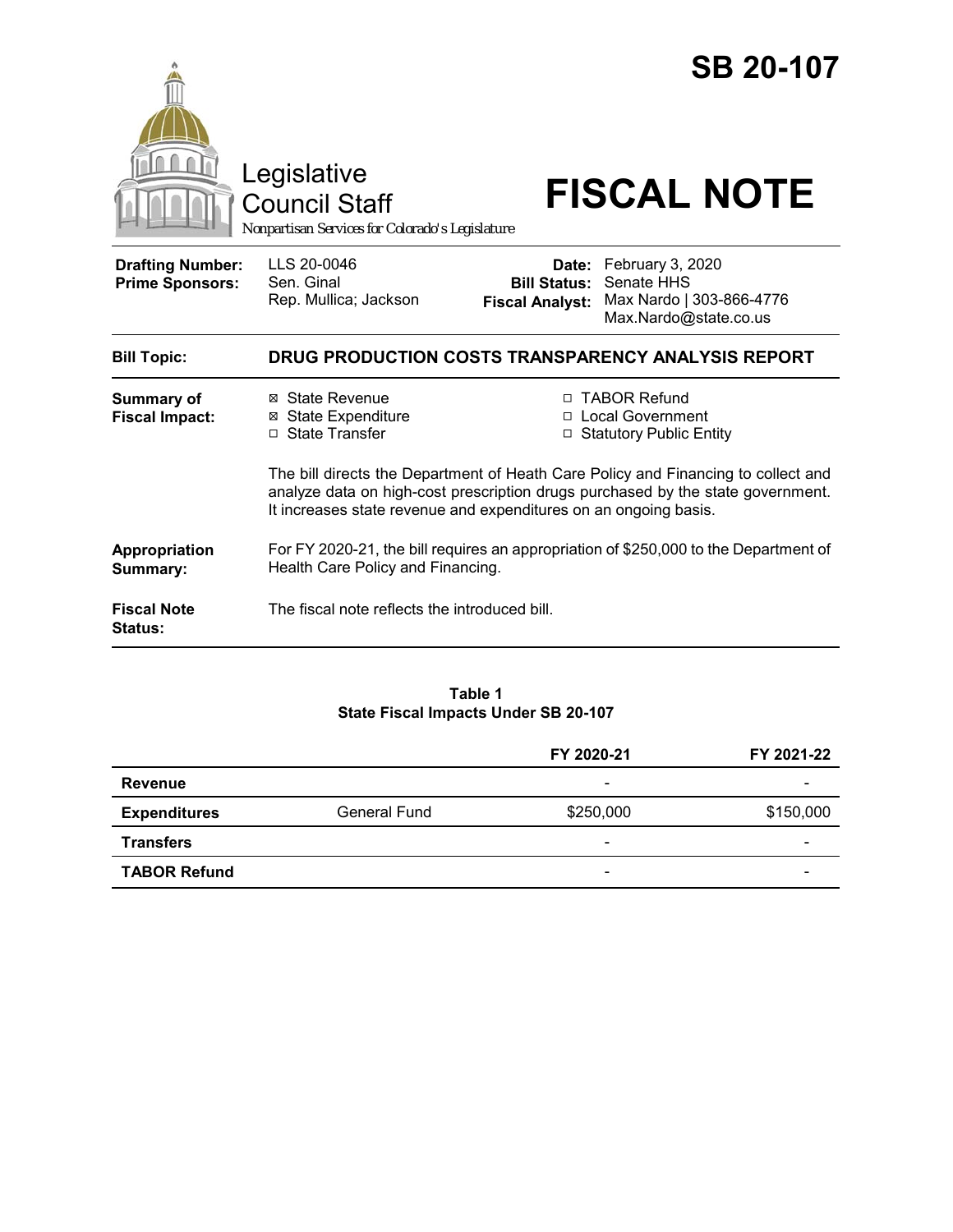February 3, 2020

# **Summary of Legislation**

The bill requires the Department of Heath Care Policy and Financing (HCPF) to gather data from state agencies and drug manufacturers on high-cost prescription drugs, and to analyze and report on this information to the General Assembly.

**Data collection.** Beginning in FY 2020-21, the departments of Corrections, Human Services, Personnel and Administration, and HCPF must jointly compile a list of the wholesale acquisition costs of the twenty highest-cost prescription drugs, both by course of therapy and total volume, purchased by the departments in the preceding fiscal year. HCPF must also collect data from the Division of Insurance in the Department of Regulatory Agencies, the all-payer health claims database, and any other relevant sources. HCPF may contract with a third party to collect this data and conduct the analysis, and is not required to adhere to the state procurement code in doing so.

**Analysis and reporting.** Beginning in FY 2020-21, the annual process of completing the report will take place according to the following timetable:

- by December 1, state agencies will compile the list of high-cost drugs and report to HCPF;
- by February 1, HCPF must request information on specified cost components from the manufacturer of each listed drug;
- within 120 days of receiving the request, but no later than June 1, manufacturers must provide the requested data to HCPF or the designated contractor;
- upon receiving information from manufacturers, HCPF or the designated contractor must analyze the information for each listed drug to determine the basis for the cost; and
- by the ensuing December 1, HCPF or the designated contractor must provide a final cost transparency report to selected committees of the General Assembly.

HCPF is authorized to promulgate rules as necessary to implement the bill. HCPF and any contractor used are required to maintain confidentiality of all proprietary information obtained from manufacturers, and proprietary information is exempt from state open records requests. The bill creates a civil penalty of up to \$10,000 per day for drug manufacturers that fail to report the information requested by HCPF. HCPF is required to report manufacturer violations of reporting requirements to the Attorney General.

## **State Revenue**

To the extent that drug manufacturers fail to comply with reporting requirements, civil penalties may be assessed. The fiscal note assumes a high level of compliance, and that any additional fine revenue will be minimal. Fine revenue is deposited into the General Fund and is subject to state revenue limits established in TABOR.

## **State Expenditures**

The bill increases state expenditures in HCPF by \$250,000 in FY 2020-21 and \$150,000 in FY 2021-22 and future years, and increases workload in other state agencies.

**Department of Health Care Policy and Financing.** The fiscal note assumes HCPF will hire a contractor to collect and analyze prescription drug costs and prepare the annual report. The contractor will compile the list of drugs; work with manufacturers to obtain information; review, validate, and standardize data; analyze the data; and write the report. The cost estimate is based on the need for 1,250 contractor hours at a rate of \$200 per hour in the first year, and 750 hours